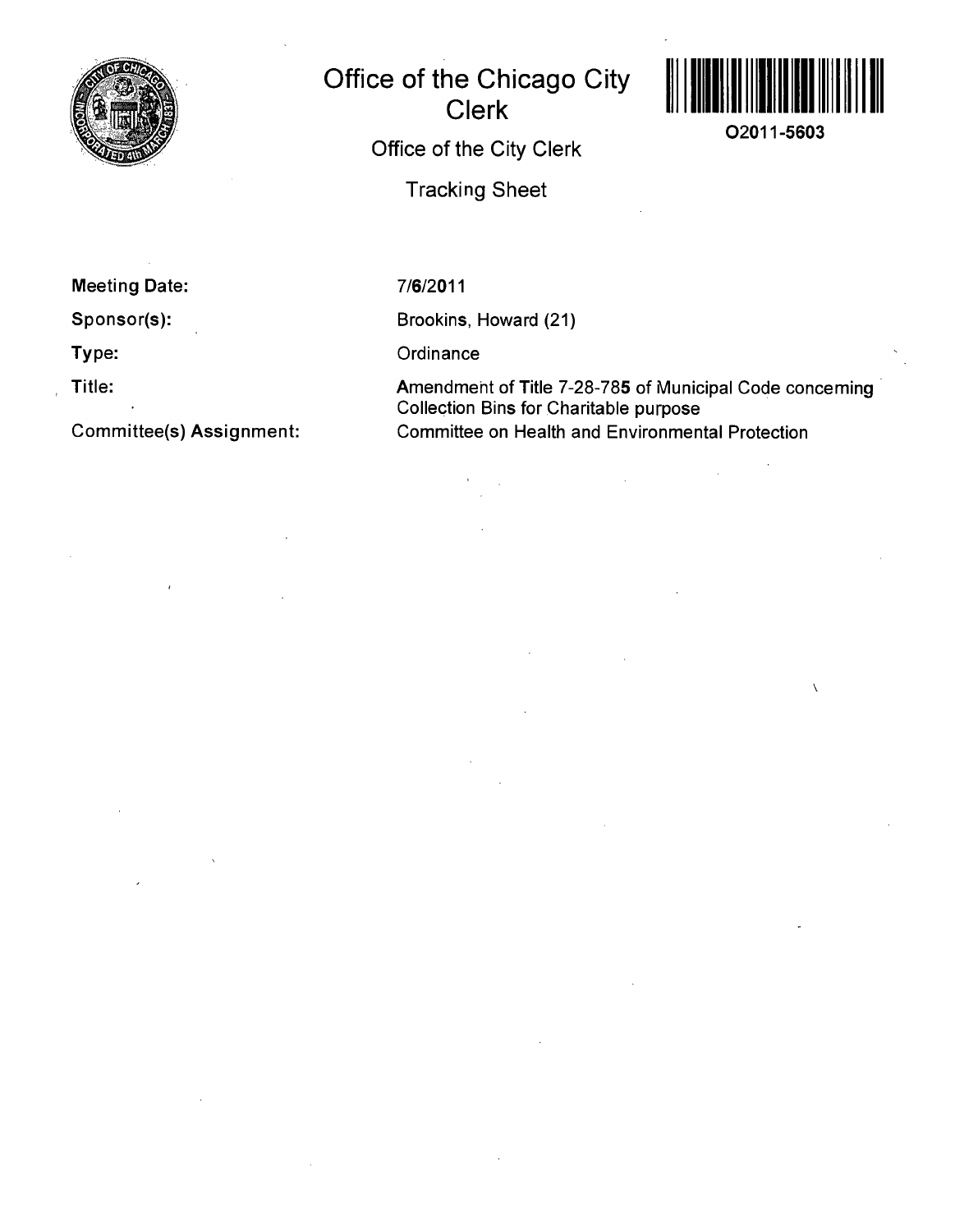## **ORDINANC E**

## *BE IT ORDAINED BY THE CITY OF CHICAGO CITY COUNCIL OF:*

SECTION 1. Chapter 7-28-785 of the Municipal Code of the City of Chicago is hereby amended by striking through and adding new language underlined, boldfaced and italicized as follows:

**7-28-785 Collection bins.** 

- (a) For purposes of this section only, the following definitions shall apply, unless the context clearly indicates otherwise;
	- *(1) "Collection bin" means any bin, box, truck, or other container placed outdoors for the collection of clothes or other items as donations. Temporary or seasonal containers set up for the sole purpose of collectins money for charitable purposes are exempt.*
	- (2) "Commissioner" means the commissioner of streets and sanitation.
	- (3) [Reserved.]
	- (4) "Owner" has the same meaning ascribed to that term in Section 13-4-010.
	- *(5) "Operator" means an orsanization or business that has a written asreement with the "Owner" to undertake and be responsible for all operations resardins the*   $\bar{z}$ *collection bins upon the Owner's property, includins the installation, collection and maintenance of the collection bins. An "Operator" must be in sood standins under the laws of the State of Illinois and hold a valid Business License with the City of Chicago.*
- (b) It shall be unlawful for any person to install or maintain any collection bin outdoors on private property in the city without first obtaining a permit.
- (c) An application for a permit shall be made to the commissioner of business affairs and consumer protection and shall include the following:
	- $(1)$  the applicant's name and address, and the name and address of the property owner, if different from the applicant's;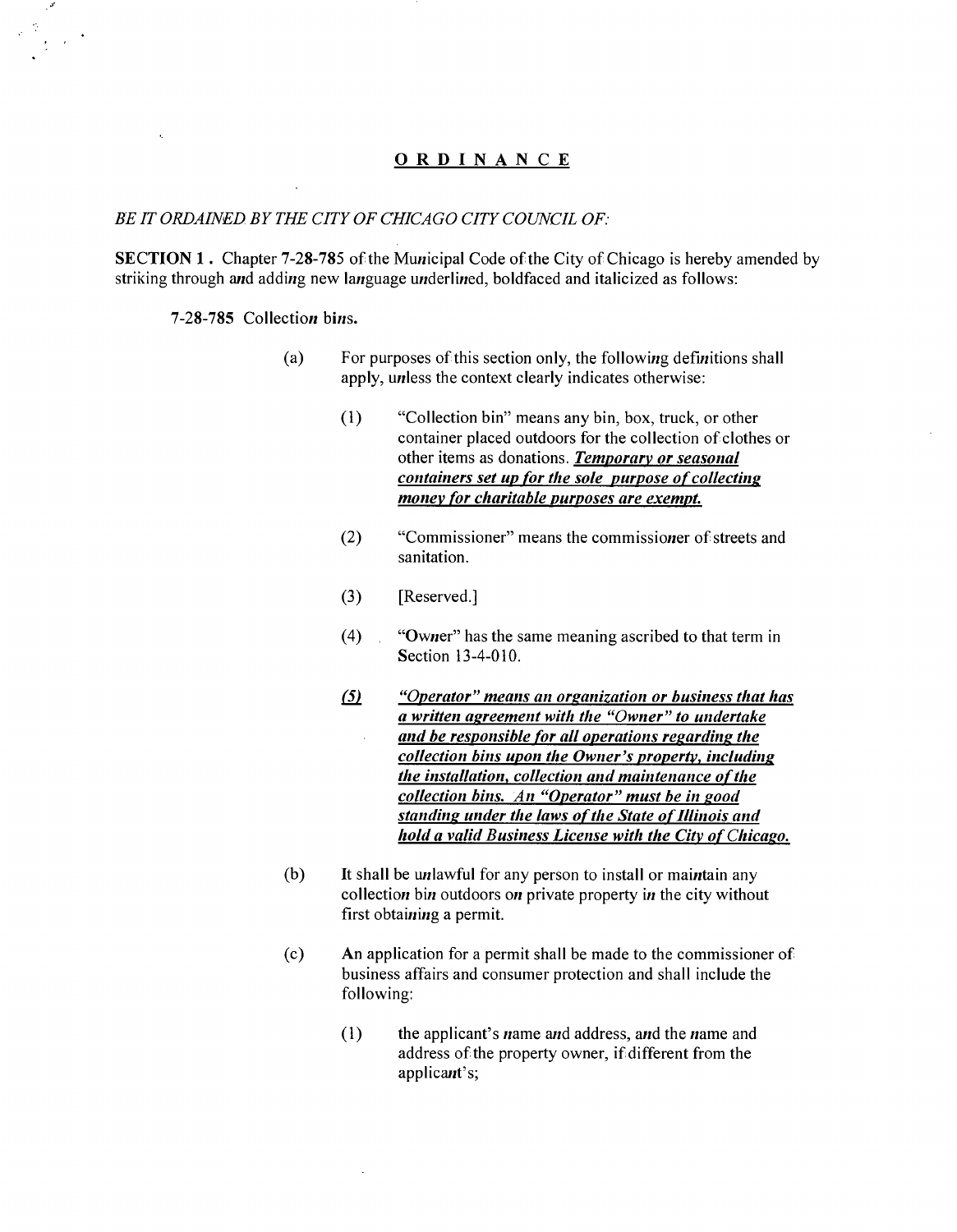(2) for permits applied for by an Operator, the Operator shall provide and submit all collection bin locations within each ward to the commissioner of business affairs and consumer protection, and to the Alderman for each ward where collection bins are located. All city officials shall have access to a detailed list and ward maps detailing the location of the collection bins. Such data shall be accessible through the Operator's website that shall be updated on a weekly basis. When requested by an Alderman or the Commissioner of business affairs and consumer protection the applicant shall provide a detailed drawing (site map) indicating:  $f(i)$  the position of all permanent structures, including but not limited to, buildings and driveways located within the lot; (ii) the location of all streets, alleys, fire hydrants, light poles and traffic control signs adjacent to the lot; (iii) the lot lines; and (iv) the location of the proposed collection bin. The site map shall be legible and include a key to any symbols, a-detailed-drawing (site map) indicating: (i) the position of all permanent structures, including but not limited to, buildings and driveways located within the lot; (ii) the location of all streets, alleys, fire hydrants, light poles and traffic control-signs-adjacent-to-the-lot;-(iii)-the-lot-lines;-and (iv) the location of the proposed collection bin. The site map-shall-be-legible-and-include-a key-to-any-symbols;

 $\ddotsc$ 

- (3) a statement indicating the scheduled times for removal of the contents of the collection bin;
- (4) the name and telephone number of an emergency contact person;
- (5) pictures of the proposed site and collection bin;
- (6) the name, address and contact person of the Operator organization that will be using the collection bin for donations; and
- (7) any other information required by the commissioner of business affairs and consumer protection.
- (d) The commissioner of business affairs and consumer protection shall forward the completed application to the city council.
- (e) The following restrictions apply to the issuance of any permit under this section:
	- (1) a *numbered* permit shall be issued only *solely* to the *property owner Operator who has filed the application*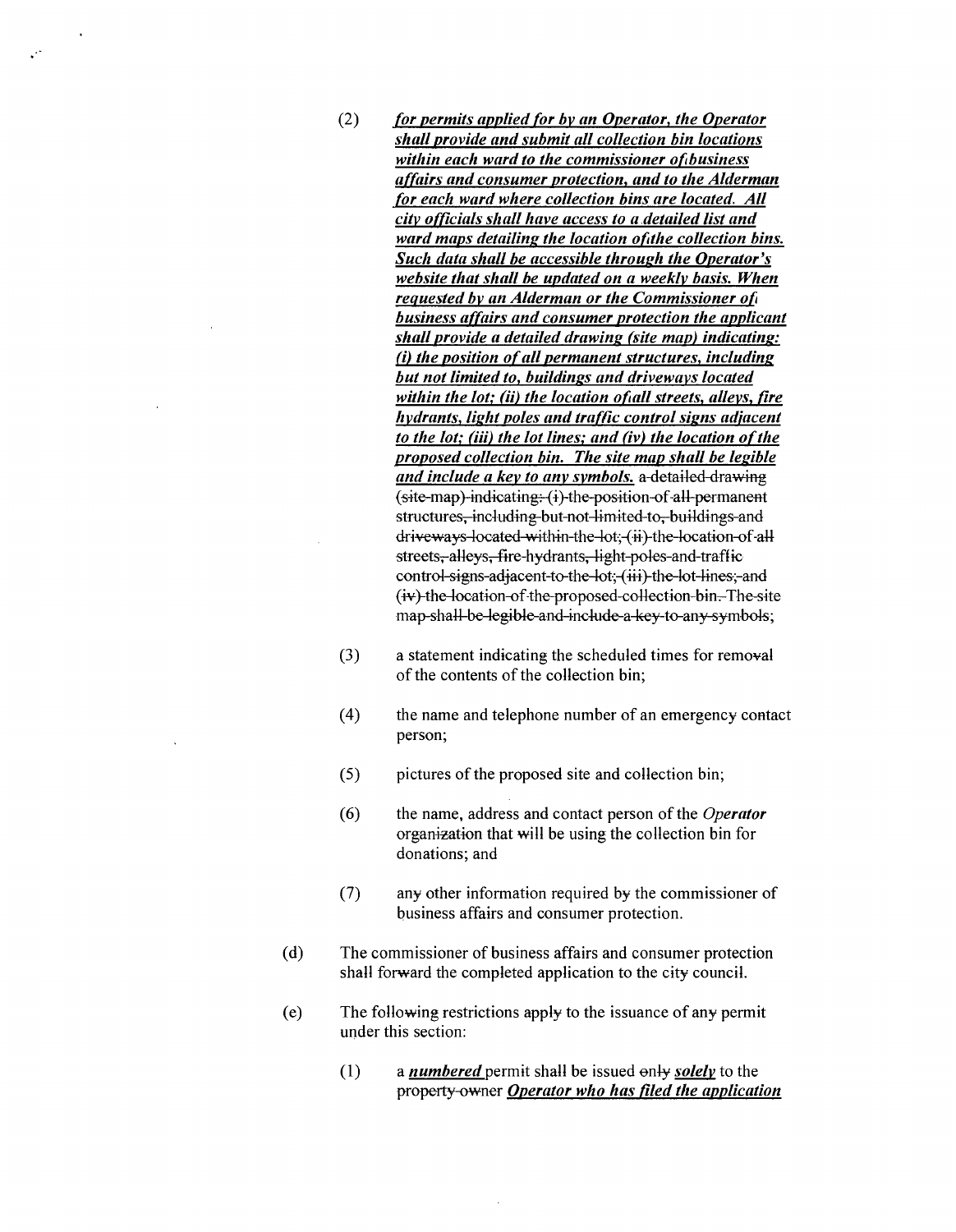## for a collection bin on a specific property site on which the collection bin will be located; and

- (2) a permit shall not be issued for  $a$  collection bin to be *located on* any property containing a dwelling unit, as that term is defined in Section 13-4-010.
- (f) Upon passage of an ordinance approving the issuance of the permit, the commissioner of busincss affairs and consumer protection shall issue the permit.
- (g) As a condition of the permit, it shall be the duty of the permit holder to:
	- (1) maintain the collection bin in good condition and repair;
	- (2) use a collection bin of sufficient size to prevent any overflow or accumulation of clothes or other donated items outside of the collection bin;
	- *(3) cause to be removed at his own cost and expense all contents of the collection bin. The removal shall be of such frequency to prevent the overflow and accumulation of clothes or other donated items outside of the collection bin and shall be in accordance with the provisions of this code. The schedule of removal of the items shall be posted on the collection bin made available by the Operator to the Alderman of the ward where the collection bin is located and the Commissioner of Business Affairs and Consumer Protection upon request;*
	- (4) ensure that the collection bin is only being used by the organization listed on the permit. The name of the **Operator** organization using the bin for donations shall be posted on the bin; and
	- $(5)$  post on the collection bin *the permit number for that* collection bin as well as the name and telephone number of a responsible person to contact in case of any emergency.

Failure to adhere to any conditions imposed in the permit may result in revocation of the permit.

- (h) No collection bin shall be placed so as to constitute a nuisance to an adjacent property or the occupants thereof.
- (i) A collection bin: (i) that is in poor condition or in a state of disrepair; (ii) which clothes or other donated items are permitted to accumulate outside of the collection bin; or (iii) containing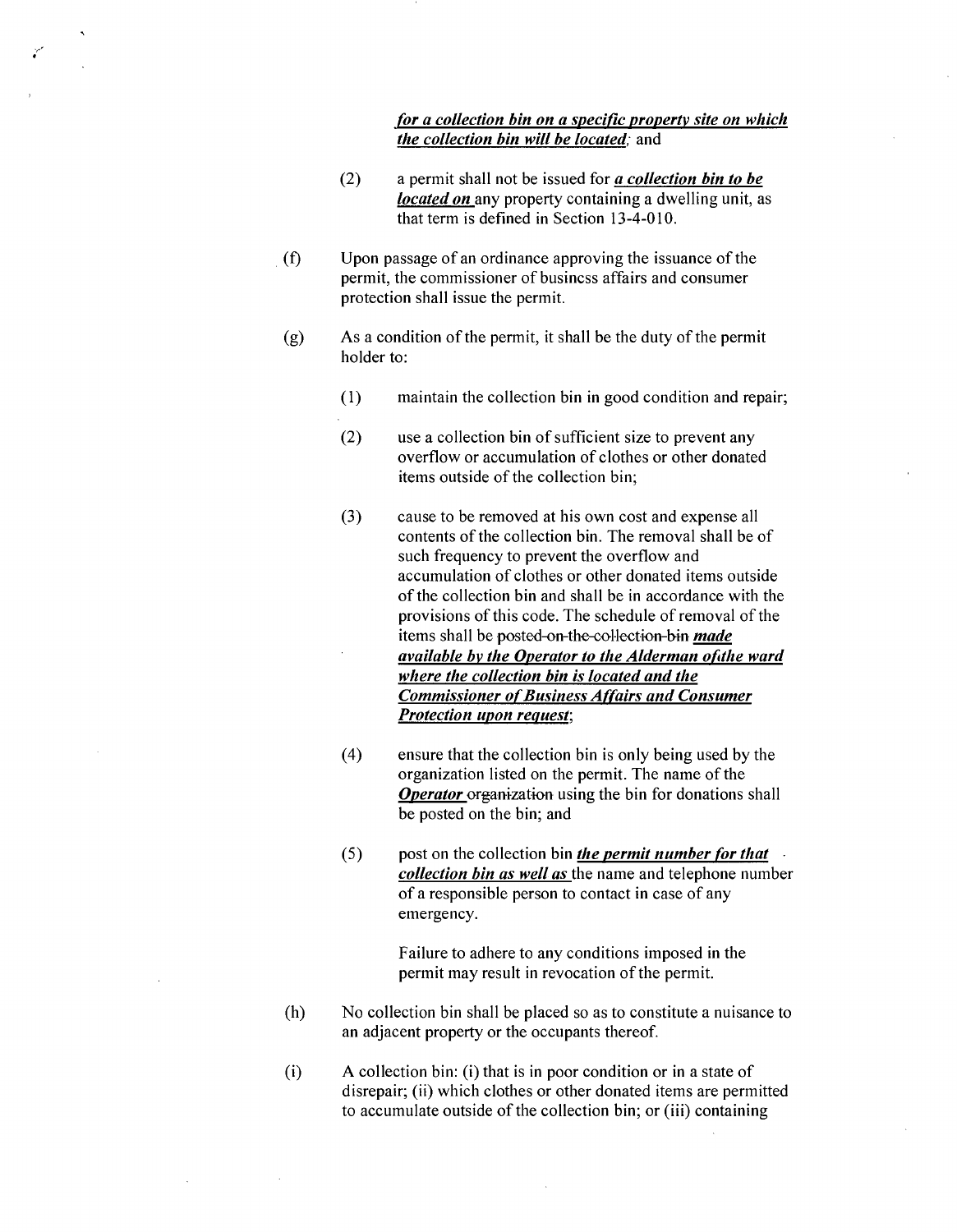- *(j) A permit issued pursuant to this section shall be for a term of two years, and the biennial fee shall be \$200.00 per lot. The permit shall expire on the date indicated in Section 4-4-021 of this Code. A permit certificate shall be issued to Operators for a term of two years that enumerates the individual numbers issued to each collection bin for which the Operator is entitled to operate under the provisions contained in this sub-section. The fee for each collection bin used by the Operator in the City of Chicago shall be \$50.00. The Operator's permit shall expire on the date indicated in Section 4-4-021 of this Code.*
- (k) Upon the determination that a person has violated a provision of this section or any rule or regulation promulgated hereunder, the commissioner of busincss affairs and consumer protection or the commissioner of streets and sanitation may institute an administrative adjudication proceeding with the department of administrative hearings by forwarding a copy of a notice of violation or a notice of hearing, which has been properly served, to the department of administrative hearings; provided however, revocation of the permit by the commissioner of busincss affairs and consumer protection shall be in accordance with the requirements of Chapter 4-4 of the Municipal Code.
- (1) The commissioner of busincss affairs and consumer protection is authorized to adopt such rules and regulations as such commissioner deems expedient for the proper administration and enforcement of this section. The rules and regulations may include, but not be limited to, provisions regulating the size and location of the collection bins on the lots.
- (m) The provisions of this section shall be enforced by the department of business affairs and consumer protection and by the department of streets and sanitation.
- (n) No person whose permit under this section is revoked for any cause shall be granted another permit under this section, under the same or different name, for a period of two years from the date of revocation. When a permit issued under this section is revoked, no permit issued under this section shall be approved for the same location for a period of two years from the date of revocation.
- (o) Any person who violates any provision of this section shall be fined not less that \$200 and not more than \$1,000 for each . offense. Each day that a violation continues shall constitute a separate and distinct offense.
- (p) In addition to any other penalties imposed in this section, any person who knowingly makes any false statement, submits any